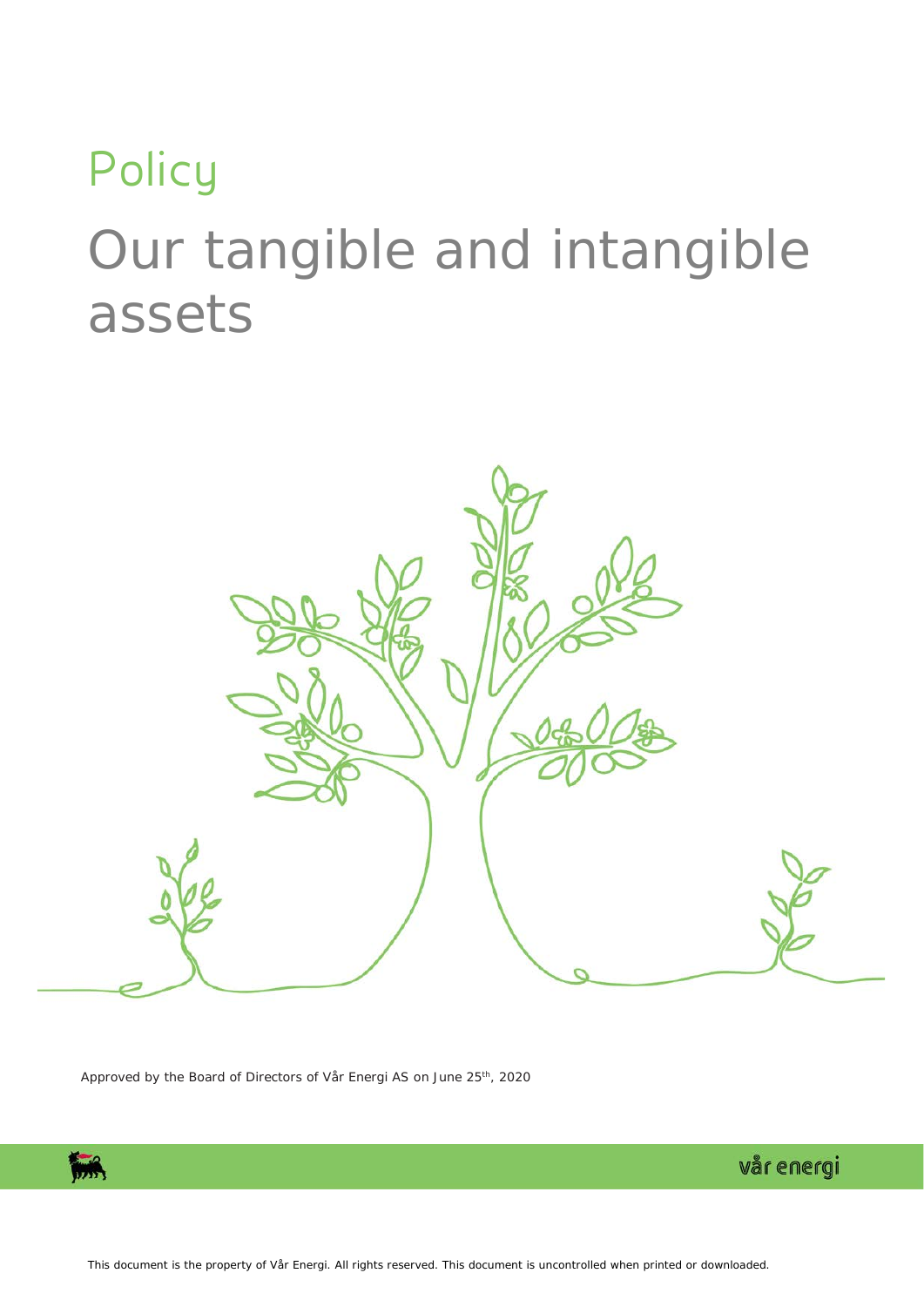**Human capital** is dealt with in the Policy entitled "Our people"



# vår energi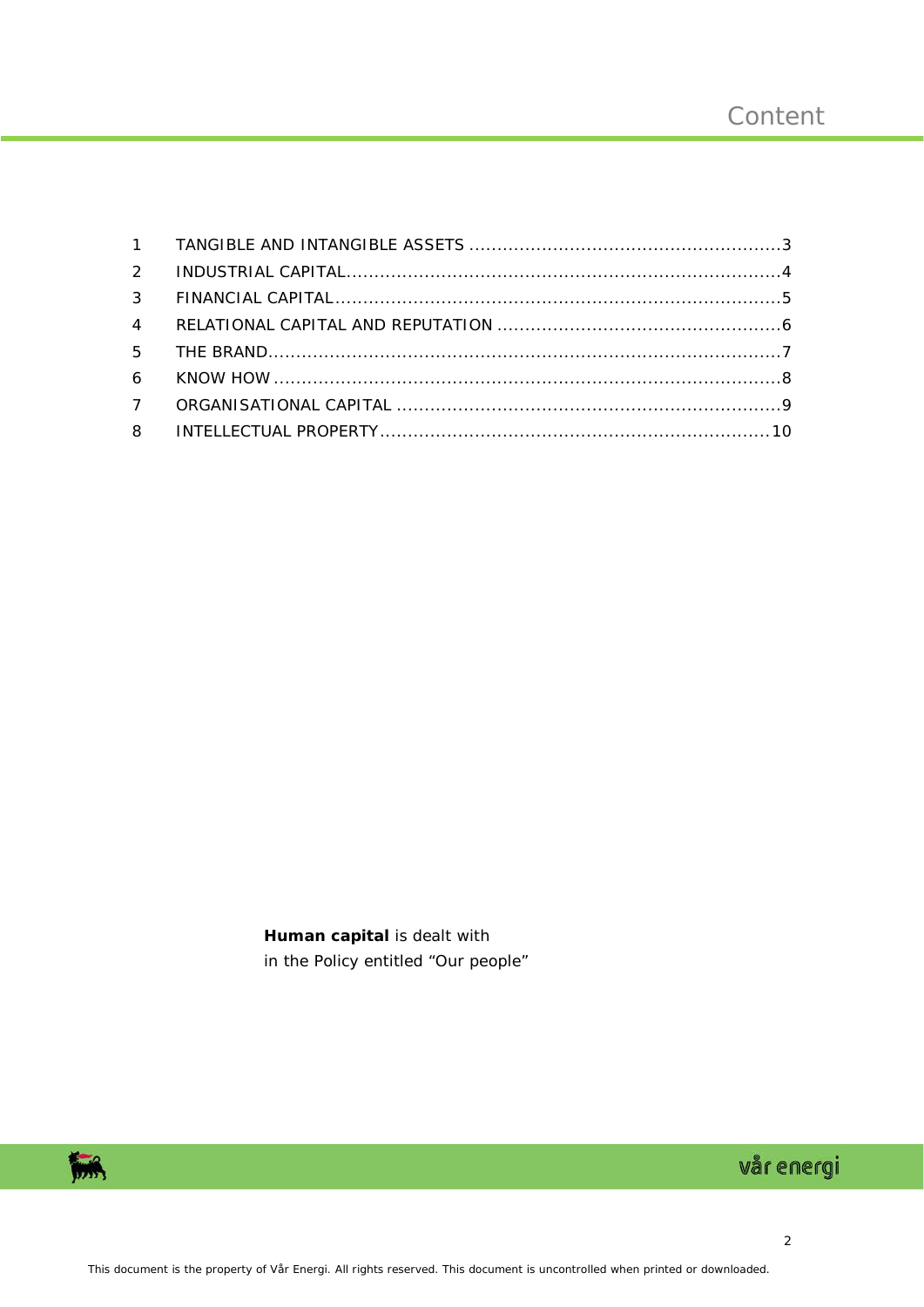#### <span id="page-2-0"></span>**1 TANGIBLE AND INTANGIBLE ASSETS**

**THE COMPANY'S SUCCESS RELIES UPON THE QUALITY AND VALUE OF ITS RESOURCES, WHICH ARE MADE UP OF MATERIAL AND IMMATERIAL ASSETS, THAT ARE FUNDAMENTAL TO CONSTRUCT AND DEFEND THE COMPANY'S COMPETITIVE ADVANTAGE.**

Vår Energi manages and enhances its assets, in order to carry out its strategic objectives.

Vår Energi identifies material and immaterial assets that are able to generate a greater value, and leads its actions and investments in that direction.

Vår Energi is committed to collect and elaborate information that is aimed at measuring the results obtained through the use of assets, in terms of company growth and of value created for its stakeholders.

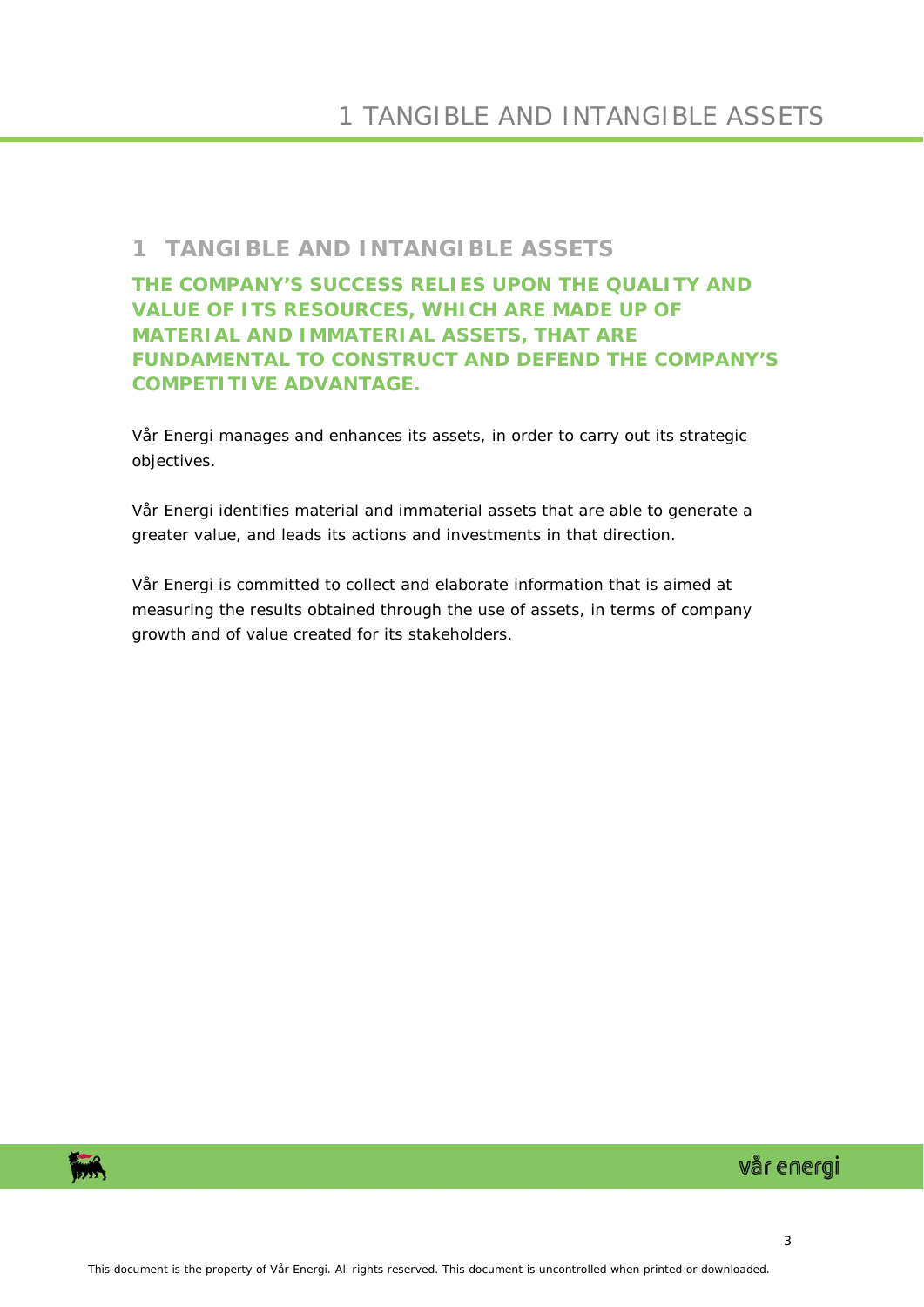## <span id="page-3-0"></span>**2 INDUSTRIAL CAPITAL**

**INDUSTRIAL CAPITAL IS COMPOSED OF ALL MATERIAL ASSETS THAT SERVE AS MEANS TO THE COMPANY'S BUSINESS PERFORMANCE. ITS SAFEGUARD AND ITS ENHANCEMENT ARE BOTH ELEMENTS OF PRIMARY IMPORTANCE, IN ORDER TO KEEP GROWING AND DEVELOPING.**

Vår Energi analyses the life cycle of its industrial capital and its production characteristics, in order to identify the interventions that can maximise its value and productivity, safeguarding, at the same time, health, safety and the environment.

Vår Energi identifies the risks connected to industrial capital and defines plans and procedures, in order to mitigate them, guaranteeing at the same time, continuity in business activity.

Vår Energi promotes, among its people and partners, the safeguard of industrial capital and its correct and responsible use.

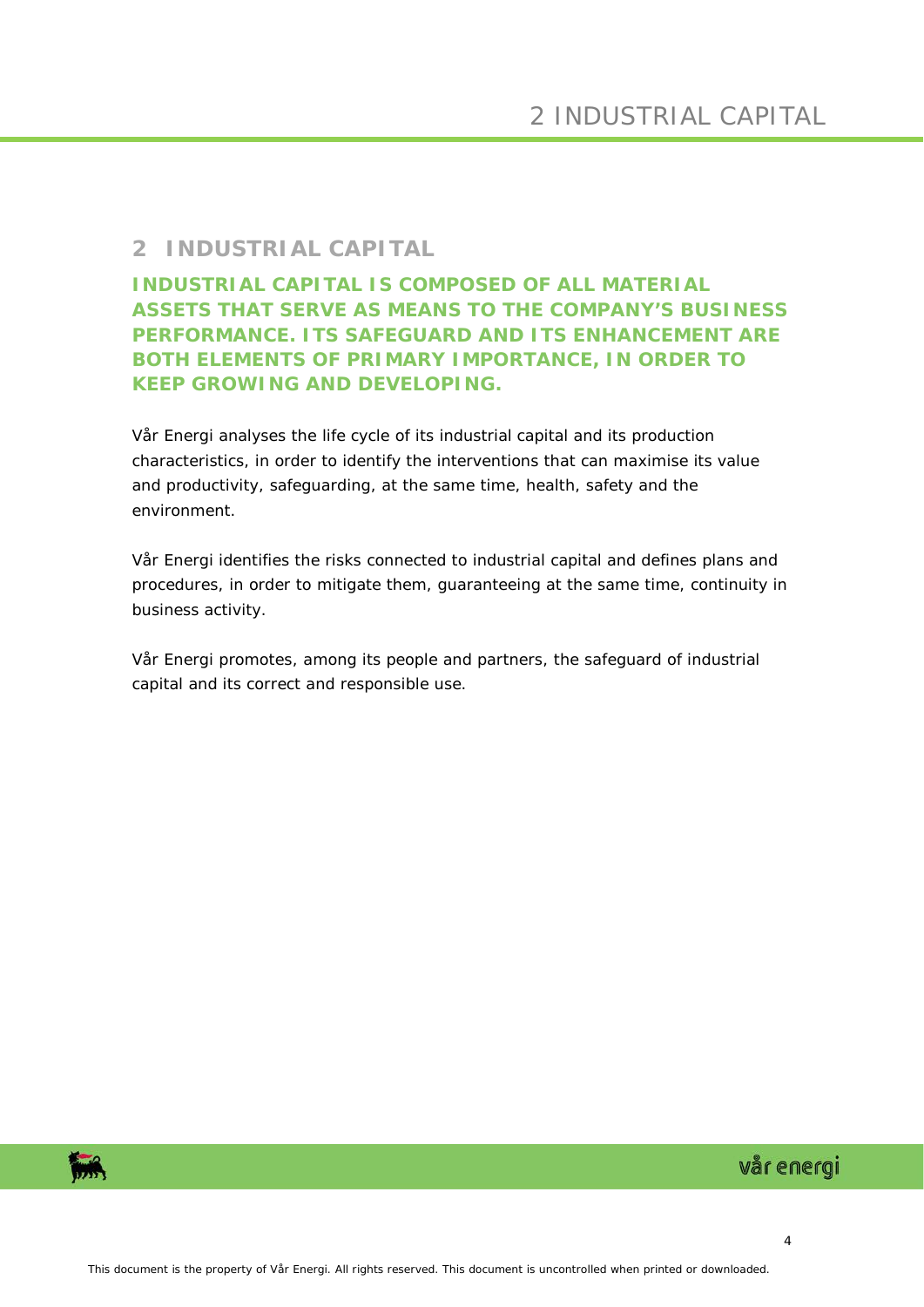#### <span id="page-4-0"></span>**3 FINANCIAL CAPITAL**

**FINANCIAL CAPITAL PROVIDES, TO THE COMPANY'S DIFFERENT BUSINESS SECTORS, THE NECESSARY FUNDS FOR NECESSITIES CONNECTED TO CURRENT ACTIVITIES AND INVESTMENT PLANS, FOR FUTURE DEVELOPMENT. ITS CORRECT MANAGEMENT SIMPLIFIES THE EXECUTION OF VÅR ENERGI'S BUSINESS.**

Vår Energi administrates its financial capital and communicates with its stakeholders, in accordance with transparency, timeliness and safety principles, observing current laws and regulations and the market's best practices.

Vår Energi equips itself with organisational structures and with company procedures that are necessary to guarantee the monitoring of its financial operations, and to provide an excellent service to its different business sectors.

Vår Energi identifies and monitors the access to systems managing financial capital and to confidential information.

Vår Energi safeguards its financial capital, through the identification of risks, of relevant mitigation strategies and hedging instruments, the implementation of operational management procedures and the creation of measurement, control and reporting system.



# vår energi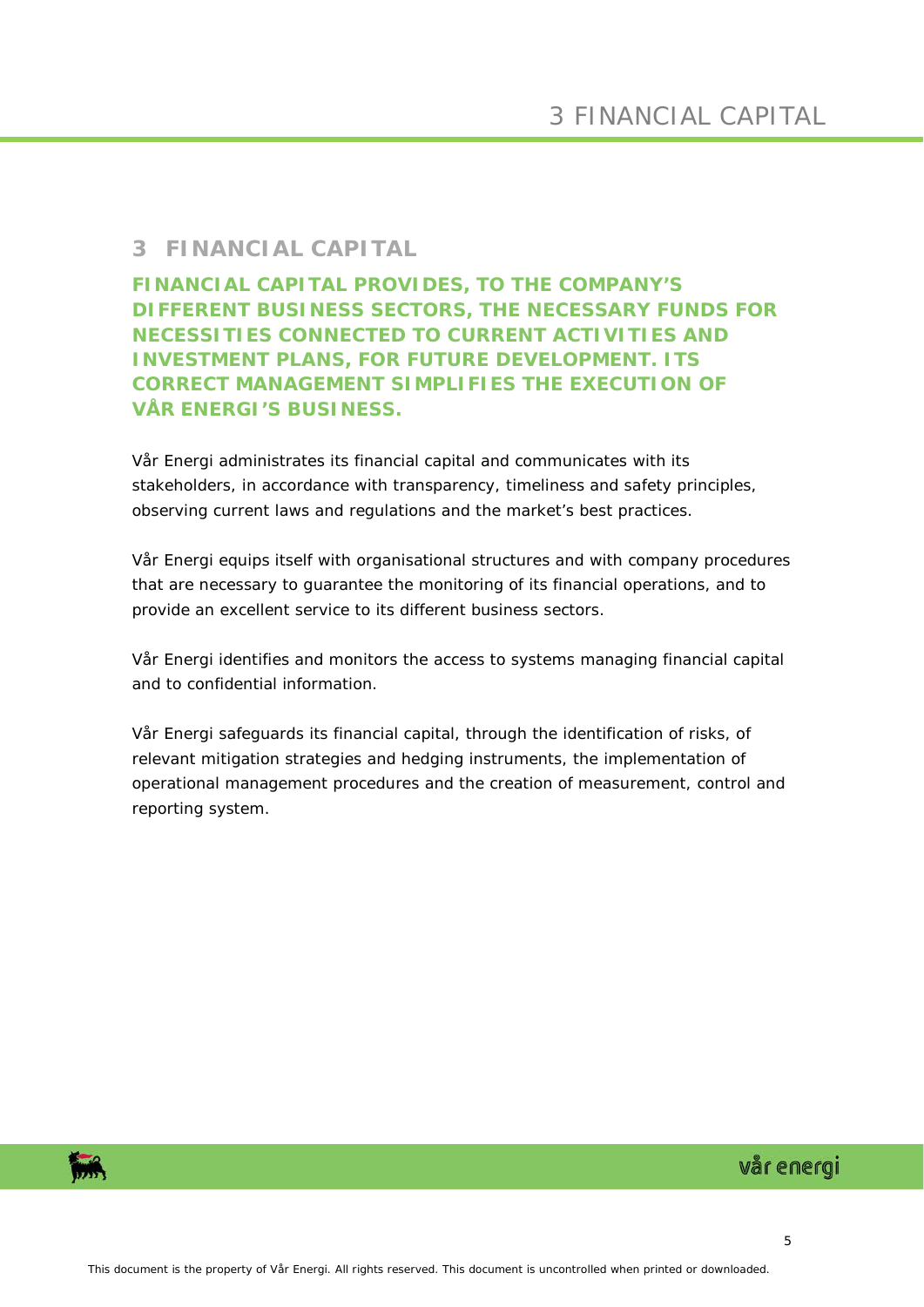#### <span id="page-5-0"></span>**4 RELATIONAL CAPITAL AND REPUTATION**

**RELATIONAL CAPITAL IS COMPOSED OF THE TOTALITY AND QUALITY OF RELATIONS, THAT VÅR ENERGI HAS ESTABLISHED WITH ITS PEOPLE, ITS PARTNERS AND ALL OF ITS STAKEHOLDERS. RELATIONAL CAPITAL IS CONSIDERED BY VÅR ENERGI AN INVALUABLE RESOURCE. RELATIONS THAT ARE ENDURING AND SUCCESSFUL STRENGTHEN VÅR ENERGI'S REPUTATION, WHICH REPRESENTS THE SOCIAL CONSIDERATION AND MEMORY THAT STAKEHOLDERS HAVE OF THE COMPANY AND ITS ACTIVITIES, AND WHICH IS A FUNCTION OF ITS HISTORY, OF ITS BEHAVIOURS AND OF THE RESULTS ACHIEVED.**

Vår Energi considers the consolidated relationship with its stakeholders, which is based on trust, engagement and on sharing the same values, a fundamental component of its reputation.

Vår Energi adopts behaviours of the highest level, actively increasing its relational capital and its reputation.

Vår Energi thinks that relational capital and a good reputation are both key factors for the creation of long-term value, and carries out the most appropriate actions to safeguard and enhance them.

Vår Energi identifies as key factors of its reputation its values, sustainability leadership, culture, cooperation attitude, disposition towards innovation and change, trustworthy and prompt financial reports, efficiency of productive and organisational processes and compliance with current laws and regulation.

Vår Energi is committed to safeguard its relational capital and reputation, taking into account the expectations of the stakeholders and representing the company's activities in a transparent manner.

Vår Energi spreads, among its people and partners, its ethical and social values and its respect for the environment, health and safety, and undertakes to safeguard the above mentioned standards of behaviour, preventing actions that could be potentially damaging for its reputation.

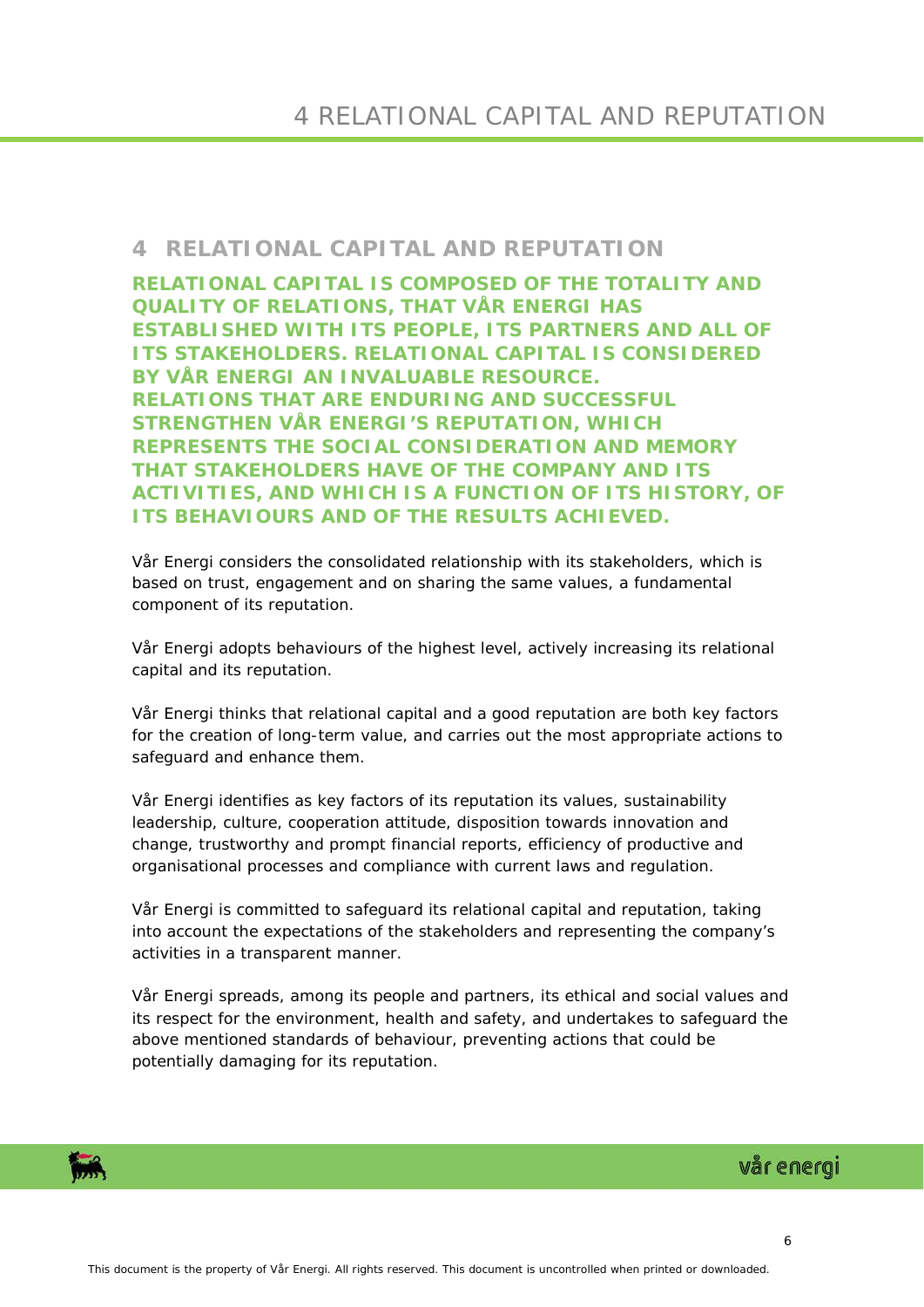#### <span id="page-6-0"></span>**5 THE BRAND**

#### **THE BRAND REPRESENTS VÅR ENERGI'S IDENTITY, ITS DISTINCTIVE SIGN, ITS SIGNATURE: IT COMMUNICATES ITS VALUES, IT TELLS ITS HISTORY, IT OUTLINES ITS FUTURE, GROWTH AND EVOLUTION, THOUGH MAINTAINING SOLID CONNECTIONS WITH THE PAST. THE BRAND'S STRENGTH IS IN THE COMPANY'S REPUTATION.**

Vår Energi respects and safeguards the identity of its brand and is committed to reproduce it in conformity with its standards.

Vår Energi is committed to use the brand in accordance with its mission and to always associate it to activities and events that are in line with its values and ethical code.

Vår Energi uses its brand to communicate, promote and share its values of dynamism, fairness, openness and integration, with its stakeholders.

Vår Energi promotes, among its people, attitudes that are coherent with the values that are represented by its brand, in order to defend its symbolic value, as well as its economic one.

Vår Energi is committed to preserve its brand's economic value, contrasting improper or unauthorised use.

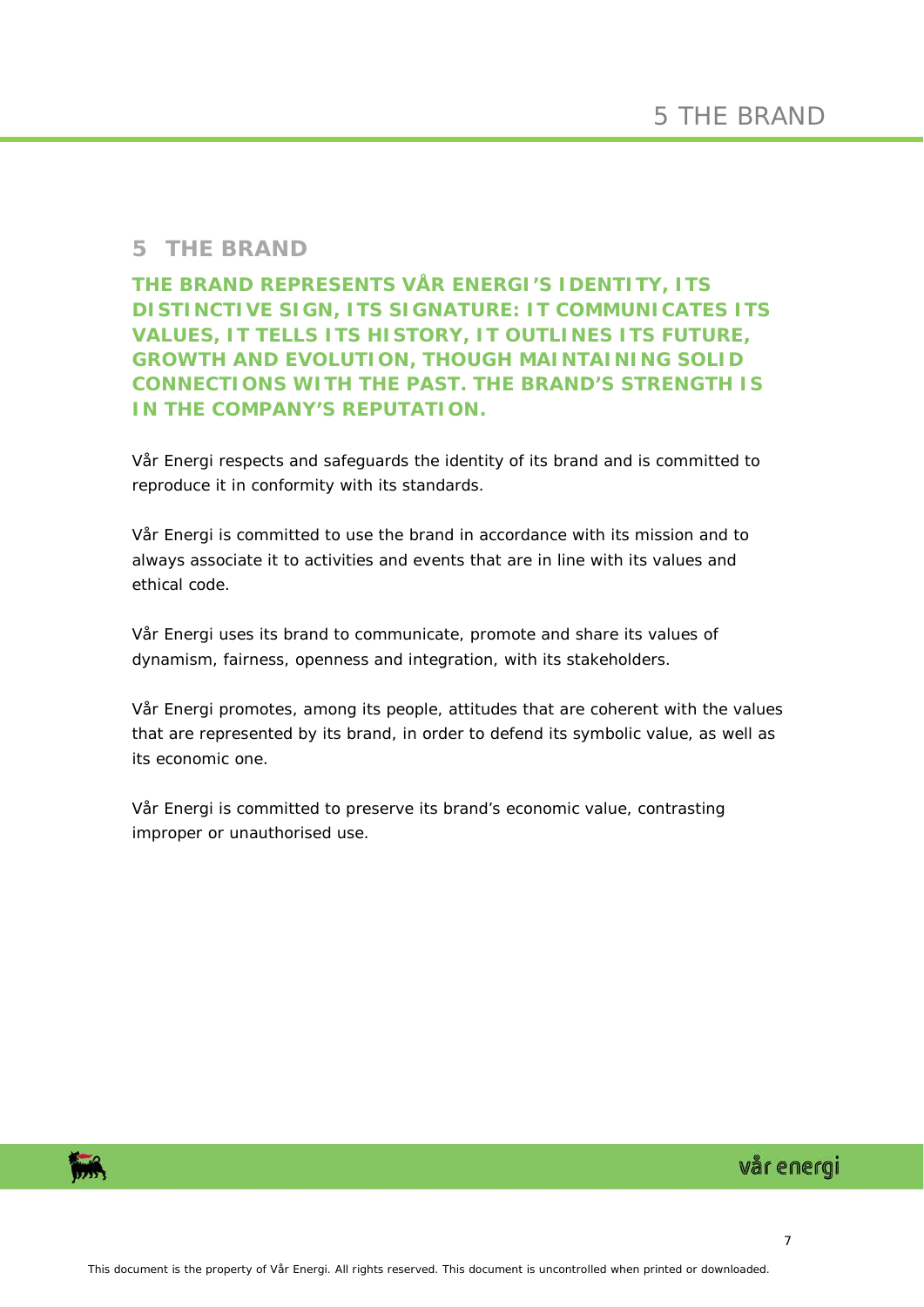#### <span id="page-7-0"></span>**6 KNOW HOW**

**THE WHOLE KNOWLEDGE, DISTINCTIVE SKILLS AND EXPERIENCES OF VÅR ENERGI'S PEOPLE CONSTITUTE AN IRREPLACEABLE SOURCE OF COMPETITIVE ADVANTAGE AND INNOVATION FOR THE COMPANY.**

Vår Energi is committed to identify the strategic know how in different business sectors, constantly guaranteeing appropriate protection.

Vår Energi supports the development and the diffusion of know how among its people, promoting dedicated initiatives and individuating the topics of interests upon which to concentrate its efforts.

Vår Energi collaborates with the most important research organisations, to promote the growth of its technical and scientific knowledge and skills.

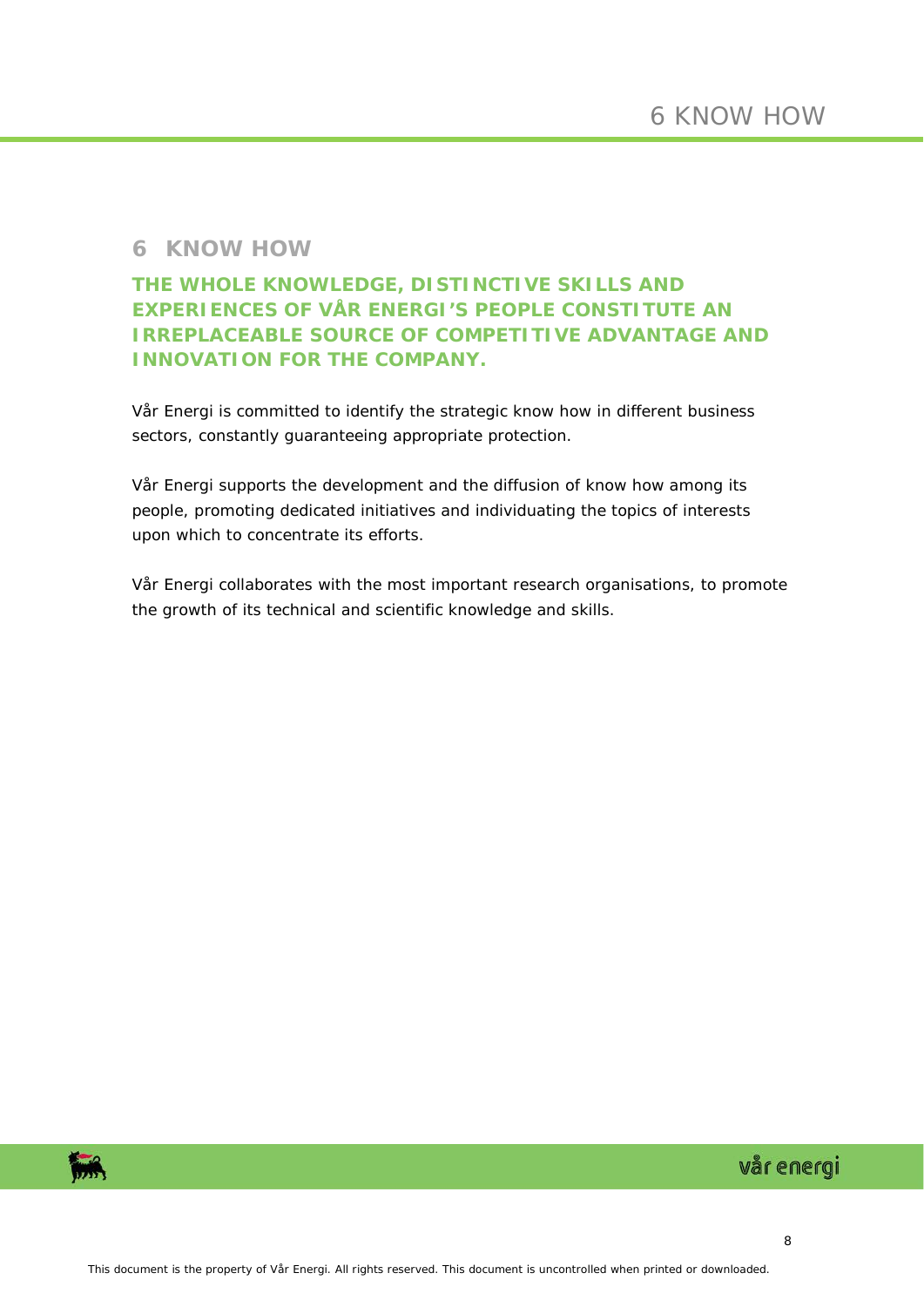## <span id="page-8-0"></span>**7 ORGANISATIONAL CAPITAL**

#### **VÅR ENERGI'S ORGANISATIONAL CAPITAL IS REPRESENTED BY ORGANISATIONAL MODELS, BY THE COMPANY'S PROCESSES AND BY INFORMATION SYSTEMS THAT SUPPORT THE EXECUTION OF THE COMPANY'S ACTIVITIES AND PROTECT AND ENHANCE ITS ASSETS.**

Vår Energi promotes a responsible and proactive management of organisational capital, to enhance its assets, improving the company's competitiveness.

Vår Energi facilitates sharing of its people's knowledge, skills and experiences, defining organisational structures, motivational incentives and the technological means that serve for this purpose.